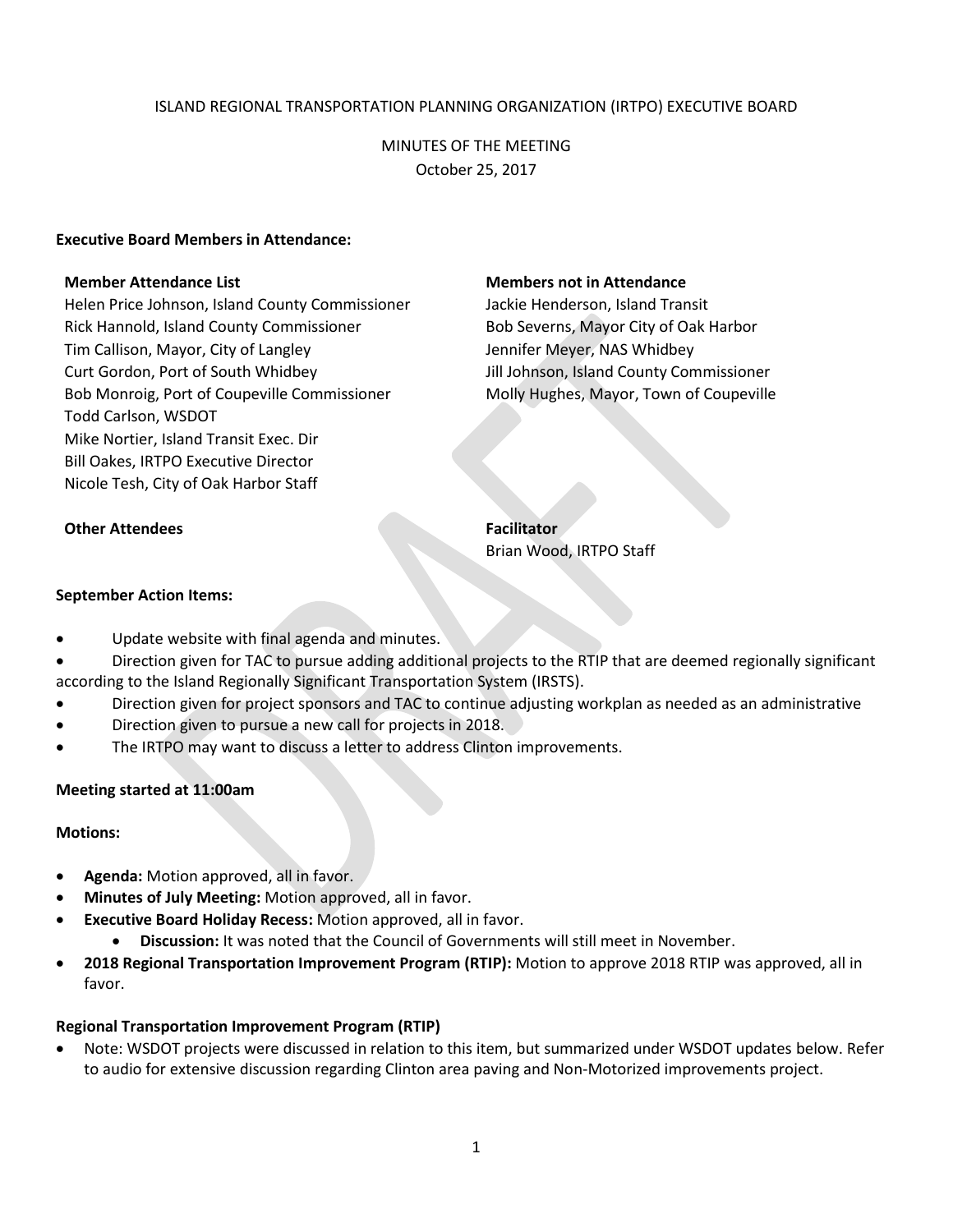- A draft 2018 Regional Transportation Improvement Program was presented to the Board. It was noted that updating the RTIP is an RTPO requirement that our region addresses annually in October to align with WSDOT's project obligation calendar.
	- o It was noted that this RTIP was very similar to the amended RTIP approved in March 2017, with the following exceptions:
		- **Didensify** Obligated projects had be removed.
		- **Estimated cost totals were updated.**
	- o Aslo noted,
		- WSDOT projects (funded by WSDOT) comprised those occurring within Island Region.
		- A few regionally significant projects without IRTPO grant funding were included, per WSDOT guidance.
			- Practice may help project sponsors secure other grant funding targeted for regionally significant projects.
	- o The idea of including additional regionally significant projects without federal program grant funding or in planning phase was discussed.
		- **Question: Would we put every project in there?**
		- Answer: Only projects meeting the Island Regionally Significant Transportation System (IRSTS) definition
		- **Board members were in favor of highlighting additional projects**

## **Obligation Target Strategy**

- A workplan for meeting WSDOT's 2018 obligation target and carryover was reviewed by the Board
- The following background was reviewed:
	- $\circ$  IRTPO administers award funds from two federal grant programs, currently referred to as the Surface Transportation Block Grant (STBG) and Transportation Alternatives (TA).
	- o Amount authorized to the regions varies, but a rough annual estimate for Island Region is one million dollars for STBG and one hundred thousand dollars for TA.
	- o WSDOT intends each region to obligate all of its target funding each year and expects RTPOs to maintain a 6 year work program of awarded and or illustrative projects to achieve that goal.
	- o Practice for Island Region is to award funding to project sponsors out to 6 years, with the understanding that the funding for the last two years is less certain.
	- o Meeting of obligation targets is a top priority, and workplan flexibility makes that possible.
	- $\circ$  In general, projects already on a workplan are assumed to keep their calendar positions. For newly added projects, those of higher ranking are given first choice for available programming years.
	- o Circumstances may prevent project obligation in a given year
		- sponsors periodically meet to adjust the workplan with respect obligation year feasibility.
- Current funding targets were explained:
	- o Funding targets reflect new authorizations from WSDOT as well as carryover
	- $\circ$  The actual target is often more than the projected making it difficult for regions to plan
	- $\circ$  Our region was left with additional carry over resulting from the inability to obligate a large paving project from 2016
- Workplan to address additional funding explained
	- $\circ$  WSDOT has made it clear that, next February all regions must provide assurance that they will meet targets or they will lose funding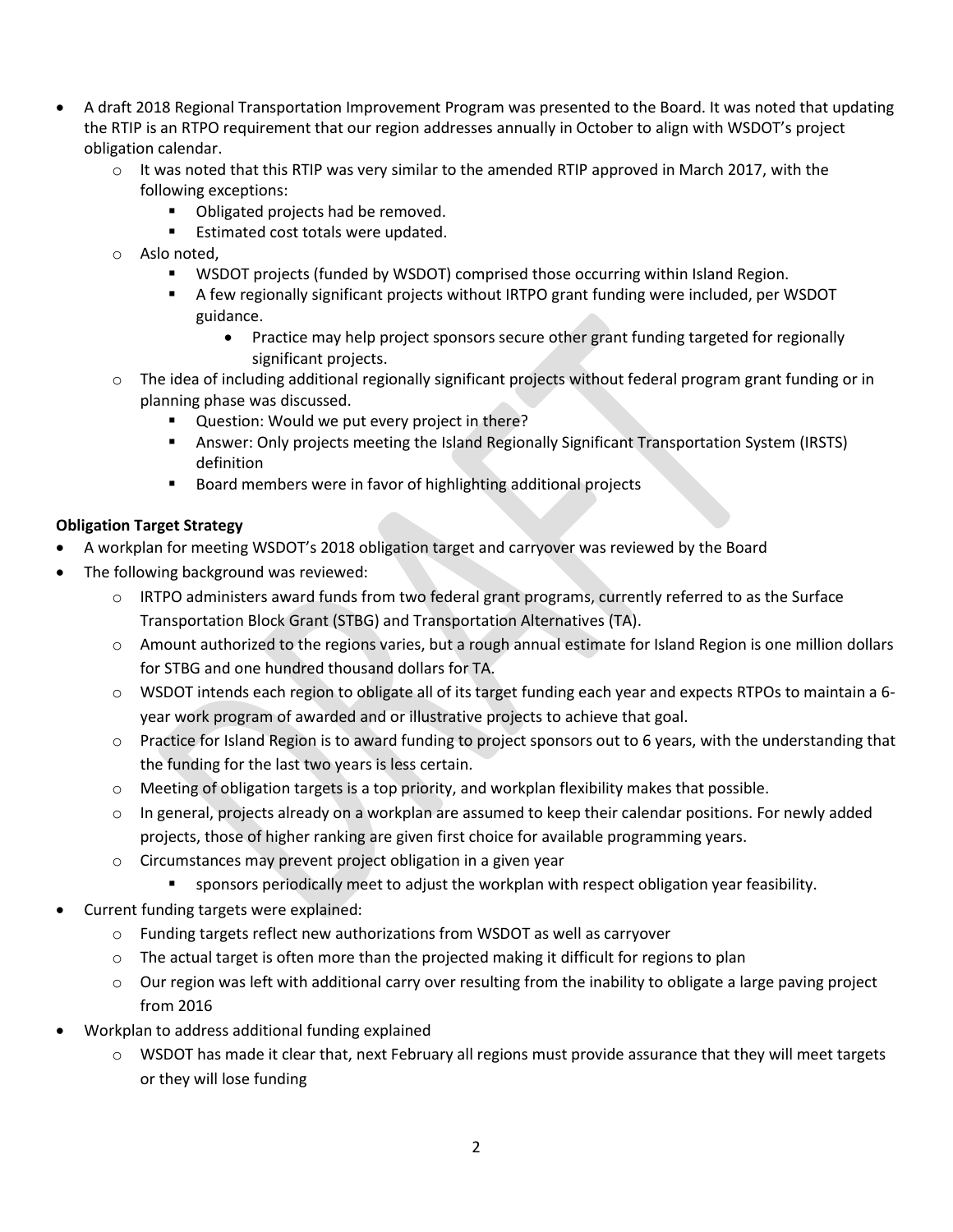- o Our project sponsors have proposed an aggressive workplan that moves up most projects to spend our assumed target.
- o If successful this workplan will go over budget for the program year, but meets WSDOT's fiscal constraint targets for the 4 year cycle
- o Executive Director Discussion:
	- WSDOT's obligation requirements make it difficult to deliver larger projects
		- Right of way can be a major roadblock for predicting project delivery year.
			- Crescent Harbor/Regatta project
	- **Diamonal Studing Tenson** of the Unitation of allenges is by adding federal paving projects and and  $\overline{a}$ another is to obligate design separately from other project phases. Island County acts as the certified agency for paving.
	- WSDOT has been more aggressive with talk of deobligation.
		- In the past WSDOT has moved money to other local projects or putting it into existing megaprojects.
		- Now it the threat is that carryover will not be maintained and regions will lose it.
	- **Question:** Does this workplan preclude us from bringing in other projects from 2019 if they are ready to go?
	- **Answer:** No, and it does not preclude adding new projects either. More federal paving is another option.

## **Call For Projects**

- The Board was informed that, as a result of moving projects up in the workplan, new projects will be needed to fill in the out years.
- The Board was in favor of pursuing a new call for projects in 2018 (potentially for April).
- **Question:** Can Terry's Corner Park and Ride be included in the call for projects under the TA or STBG funds?
- **Answer:** We can look into whether the park and ride would qualify.

## **WSDOT Updates**

- $\circ$  WSDOT headquarters has informed the NW Region offices that the scheduled paving for Clinton area was pulled.
	- " NW Region was not in favor of pulling that project, with the concern that not doing it now means it will not be done for 10-15 years.
	- **The potential relationship to the Clinton Non-Motorized Improvement project was discussed.** 
		- NW Region did think that removing the paver was related to the non-motorized project.
		- NW Region also noted that representatives Norma Smith and Dave Hayes are receiving many calls from Clinton community members about potential WSDOT activities in Clinton.
		- It was noted that Island County has been directed to stop work on the Clinton Non-Motorized Improvements.
	- **Question:** Will WSDOT come to Clinton in November?
	- **Response:** Yes
- o Sharpe's Corner/Miller Gibraltar project is about to go to ad. Right of way issues remain.
	- **E** Large meeting anticipated in February 2018 to discuss construction.
	- **The project will have significant traffic impacts, but more so for the City of Anacortes.**